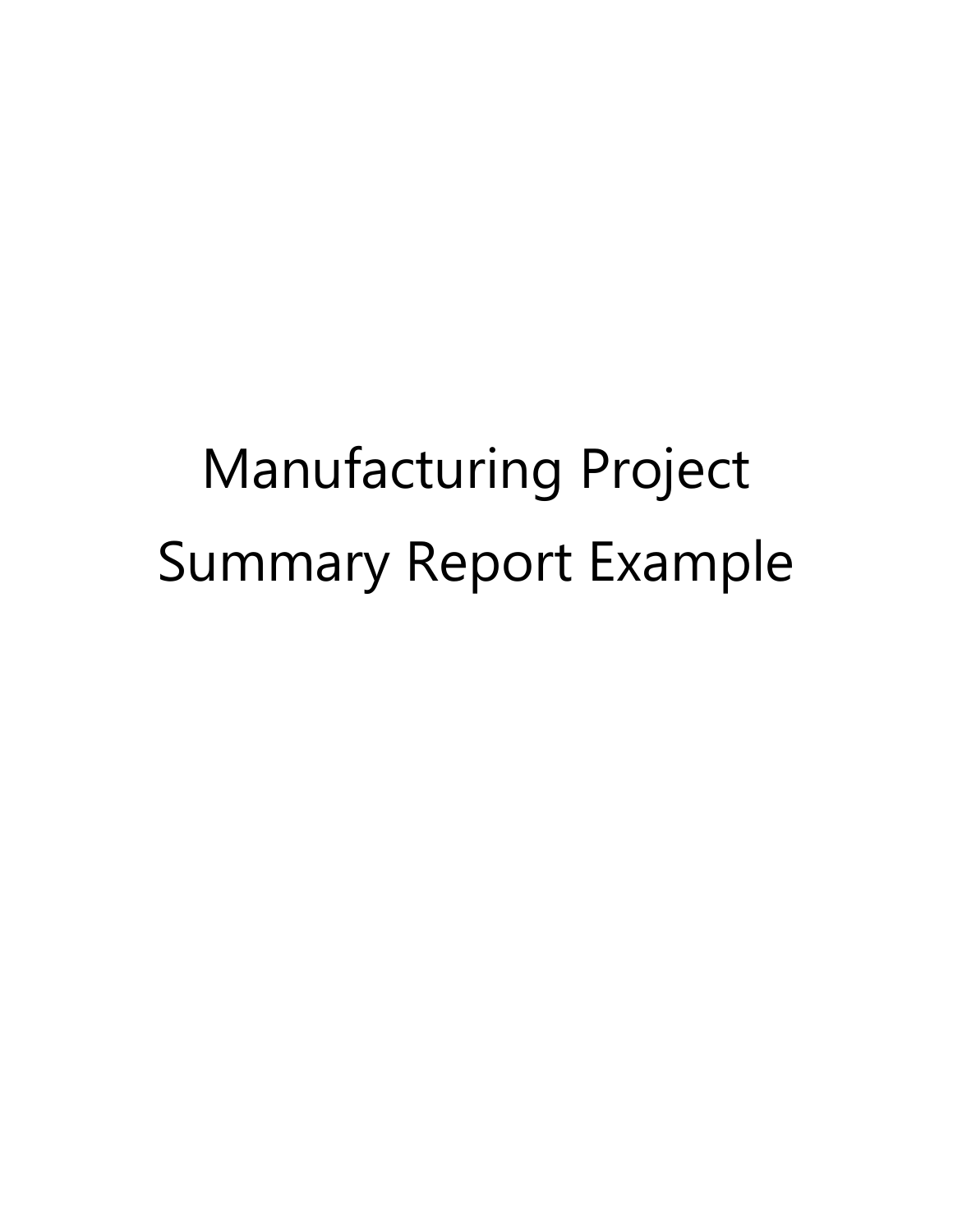

## IMPACT REPORT

# **PROJECT ARMADILLO**

Exemption & \$1,500 per Job





## Present Value \$181,440 **BENEFITS** Sales Taxes  $$65,652$ Real Property Taxes\* by the state of the state state state state state state state state state state state state state state state state state state state state state state state state state state state state state state s FF&E Property Taxes 655,549 Inventory Property Taxes **\$62,558** New Residential Property Taxes **\$8,742** Building Permits and Fees \$7,500 Utility Revenue **\$165,902** Utility Franchise Fees \$46,359 Miscellaneous Taxes and User Fees **\$54,400 Benets Subtotal \$497,726 COSTS** Cost of Utility Services (\$164,618) Cost of Government Services (\$96,163) **Costs Subtotal (\$260,781)** \*Above values exclude

Property Tax Rebate  $$46.249$ 

**NET BENEFITS \$236,945**

**INCENTIVE ANALYSIS**



## **NET BENEFITS OVER 10 YEARS**

**CITY \$236,945 COUNTY \$74,190 SCHOOL DISTRICT \$112,681 OTHER \$126,901**

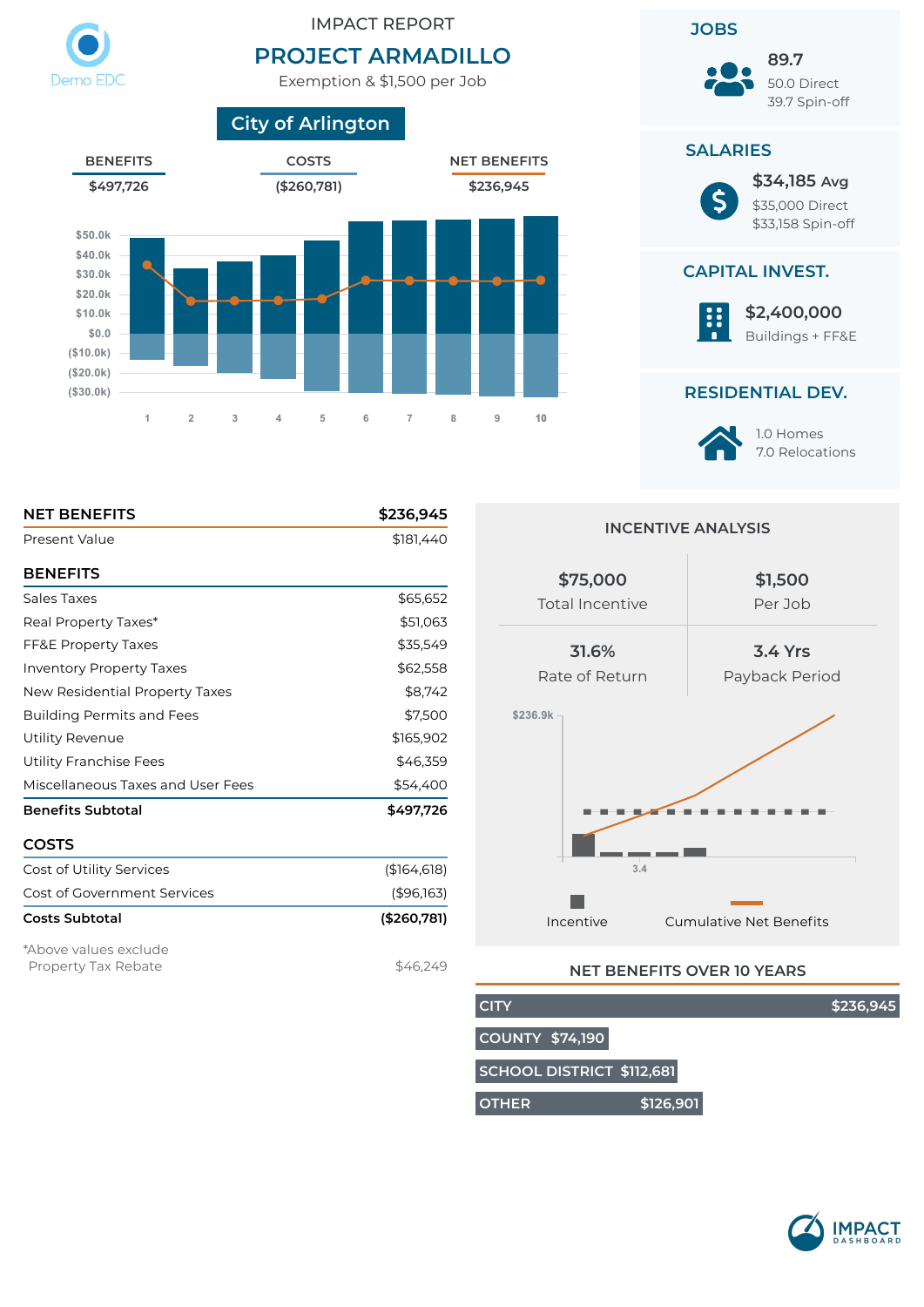# Manufacturing Project Detailed Report Example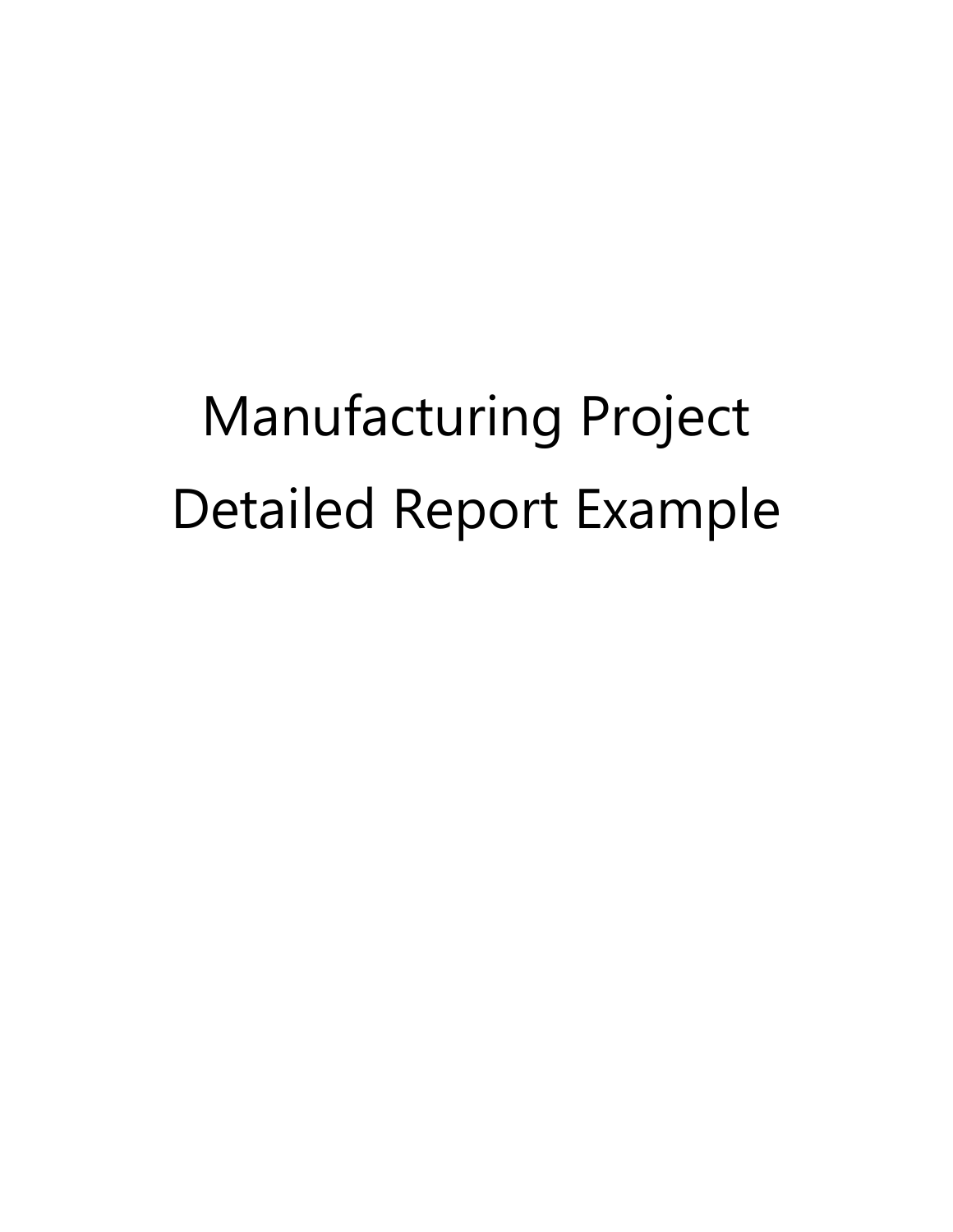# Project Armadillo - Impact Report

## Exemption & \$1,500 per Job

**Prepared By:** Economic Development Corporation

## **Purpose & Limitations**

This report presents the results of an economic and fiscal analysis undertaken by Economic Development Corporation using Impact DashBoard, a customized web application developed by Impact DataSource, LLC.

Impact DashBoard utilizes estimates, assumptions, and other information developed by Impact DataSource from its independent research effort detailed in a custom user guide prepared for Economic Development Corporation.

This report, generated by the Impact DashBoard application, has been prepared by Economic Development Corporation to assist economic development stakeholders in making an evaluation of the economic and fiscal impact of business activity in the community. This report does not purport to contain all of the information that may be needed to conclude such an evaluation. This report is based on a variety of assumptions and contains forward-looking statements concerning the results of operations of the subject firm. Economic Development Corporation made reasonable efforts to ensure that the project-specific data entered into Impact DashBoard reflects realistic estimates of future activity. Estimates of future activity involve known and unknown risks and uncertainties that could cause actual results, performance, or events to differ materially from those expressed or implied in this report.

Economic Development Corporation and Impact DataSource make no representation or warranty as to the accuracy or completeness of the information contained herein, and expressly disclaim any and all liability based on or relating to any information contained in, or errors or omissions from, this information or based on or relating to the use of this information.

## **Introduction**

This report presents the results of an economic impact analysis performed using Impact DashBoard, a model developed by Impact DataSource. The report estimates the impact that a potential project will have on the local economy and estimates the costs and benefits for local taxing districts over a 10-year period.

## **Description of the Project**

A plywood manufacturer is considering relocating to the city. The company would build a \$1.4 million building and invest \$1.0 million in new equipment. Taxable inventories are expected to be \$900k per year. The company is expected to hire 50 new workers, phased in over the first 5 years. The workers will earn approximately \$35,000 per year.

## **Economic Impact Overview**

The table below summarizes the economic impact of the project over the first 10 years in terms of job creation, salaries paid to workers, and taxable sales.

| SUMMARY OF ECONOMIC IMPACT OVER 10 YEARS IN CITY OF ARLINGTON |               |              |              |  |  |  |
|---------------------------------------------------------------|---------------|--------------|--------------|--|--|--|
| <b>IMPACT</b>                                                 | <b>DIRECT</b> | SPIN-OFF     | <b>TOTAL</b> |  |  |  |
| Permanent jobs created                                        | 50.0          | 39.7         | 89.7         |  |  |  |
| Salaries or wages paid to workers                             | \$16,655,379  | \$12,522,488 | \$29,177,867 |  |  |  |
| Taxable sales and purchases expected in City of Arlington     | \$2,812,380   | \$939,187    | \$3,751,566  |  |  |  |

Totals may not sum due to rounding

The Project may result in new residents moving to the community and potentially new residential properties being constructed as summarized below.

| SUMMARY OF POPULATION IMPACT OVER 10 YEARS IN CITY OF ARLINGTON |               |          |              |  |  |
|-----------------------------------------------------------------|---------------|----------|--------------|--|--|
| <b>IMPACT</b>                                                   | <b>DIRECT</b> | SPIN-OFF | <b>TOTAL</b> |  |  |
| Workers who will move to City of Arlington                      | 3.9           | 3.1      | 7.0          |  |  |
| New residents in City of Arlington                              | 10.1          | 8.0      | 18.2         |  |  |
| New residential properties constructed in City of Arlington     | 0.6           | 0.5      | 1.0          |  |  |
| New students to attend local school district                    | 2.0           | 1.5      | 3.5          |  |  |

Totals may not sum due to rounding

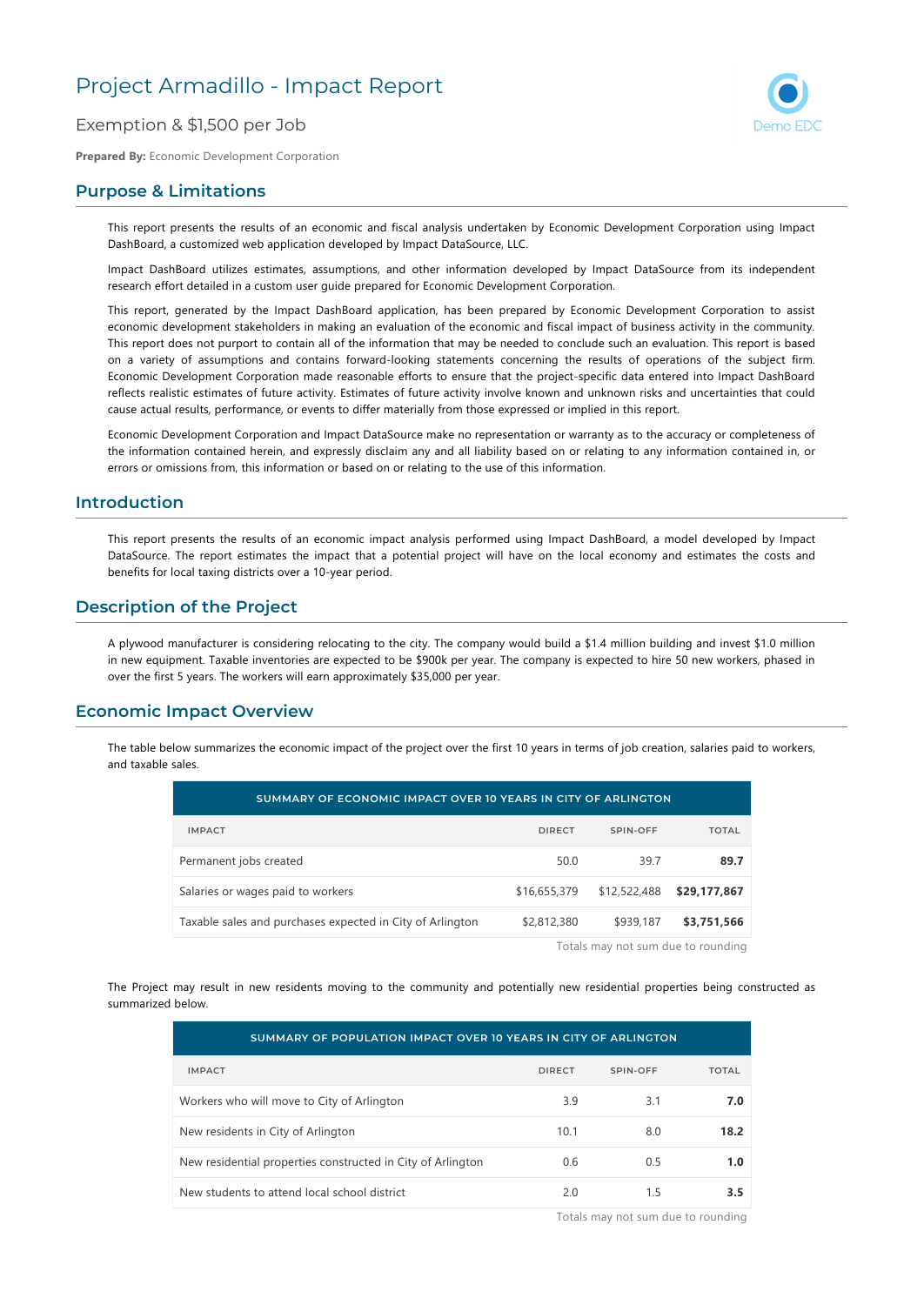The new taxable property to be supported by the Project over the next 10 years is summarized in the following table.

|     | SUMMARY OF TAXABLE PROPERTY OVER THE FIRST 10 YEARS IN CITY OF ARLINGTON |      |                  |             |                    |                                               |                                 |
|-----|--------------------------------------------------------------------------|------|------------------|-------------|--------------------|-----------------------------------------------|---------------------------------|
| YR. | <b>NEW</b><br><b>RESIDENTIAL</b><br><b>PROPERTY</b>                      | LAND | <b>BUILDINGS</b> | FF&E        | <b>INVENTORIES</b> | NON-<br><b>RESIDENTIAL</b><br><b>PROPERTY</b> | <b>TOTAL</b><br><b>PROPERTY</b> |
| 1   | \$72,347                                                                 | \$0  | \$1,400,000      | \$1,000,000 | \$900,000          | \$3,300,000                                   | \$3,372,347                     |
| 2   | \$88,553                                                                 | \$0  | \$1,428,000      | \$900,000   | \$918,000          | \$3,246,000                                   | \$3,334,553                     |
| 3   | \$105,378                                                                | \$0  | \$1,456,560      | \$800,000   | \$936,360          | \$3,192,920                                   | \$3,298,298                     |
| 4   | \$122,840                                                                | \$0  | \$1,485,691      | \$700,000   | \$955,087          | \$3,140,778                                   | \$3,263,619                     |
| 5   | \$156,621                                                                | \$0  | \$1,515,405      | \$600,000   | \$974,189          | \$3,089,594                                   | \$3,246,215                     |
| 6   | \$159,754                                                                | \$0  | \$1,545,713      | \$500,000   | \$993,673          | \$3,039,386                                   | \$3,199,140                     |
| 7   | \$162,949                                                                | \$0  | \$1,576,627      | \$400,000   | \$1,013,546        | \$2,990,174                                   | \$3,153,122                     |
| 8   | \$166,208                                                                | \$0  | \$1,608,160      | \$300,000   | \$1,033,817        | \$2,941,977                                   | \$3,108,185                     |
| 9   | \$169,532                                                                | \$0  | \$1,640,323      | \$200,000   | \$1,054,493        | \$2,894,817                                   | \$3,064,349                     |
| 10  | \$172,923                                                                | \$0  | \$1,673,130      | \$200,000   | \$1,075,583        | \$2,948,713                                   | \$3,121,636                     |

## **Fiscal Impact Overview**

The Project will generate additional benefits and costs, a summary of which is provided below. The source of specific benefits and costs are provided in greater detail for each taxing district on subsequent pages.

| FISCAL NET BENEFITS OVER THE NEXT 10 YEARS |                 |                |                     |                       |
|--------------------------------------------|-----------------|----------------|---------------------|-----------------------|
|                                            | <b>BENEFITS</b> | <b>COSTS</b>   | <b>NET BENEFITS</b> | <b>PRESENT VALUE*</b> |
| City of Arlington                          | \$497,726       | (\$260,781)    | \$236,945           | \$181,440             |
| <b>Tarrant County</b>                      | \$109,934       | (\$35,744)     | \$74,190            | \$57,558              |
| Arlington ISD                              | \$608,125       | $($ \$495,444) | \$112,681           | \$87,163              |
| <b>Tarrant County Hospital</b>             | \$79,002        | \$0            | \$79,002            | \$61,055              |
| <b>Tarrant County College</b>              | \$47,899        | \$0            | \$47,899            | \$37,017              |
| <b>Total</b>                               | \$1,342,686     | ( \$791, 969)  | \$550,717           | \$424,234             |

\*The Present Value of Net Benefits expresses the future stream of net benefits received over several years as a single value in today's dollars. Today's dollar and a dollar to be received at differing times in the future are not comparable because of the time value of money. The time value of money is the interest rate or each taxing entity's discount rate. This analysis uses a discount rate of 5.0% to make the dollars comparable.



#### **Net Benefits Over the Next 10 Years**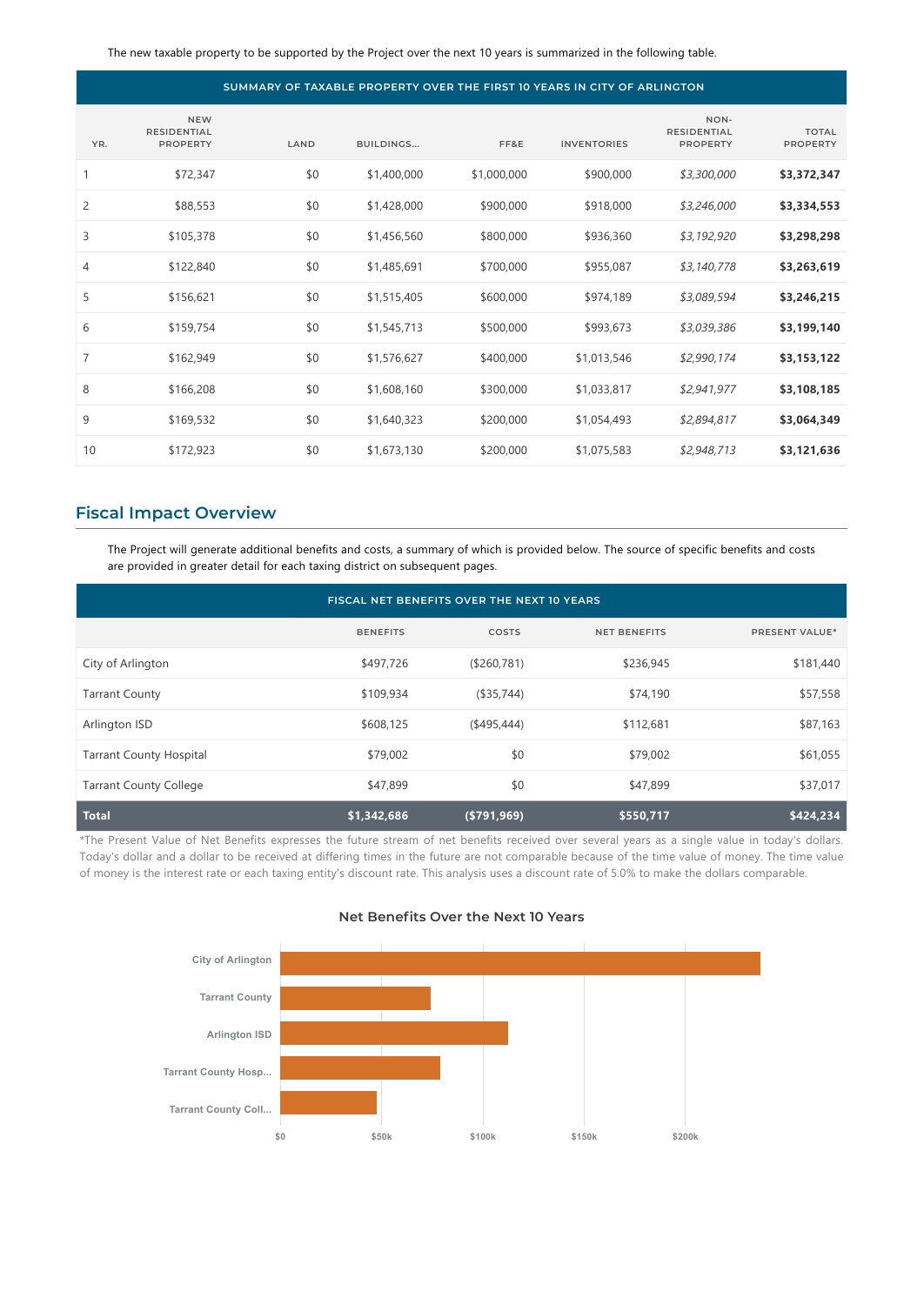## **Public Support Overview**

A summary of the total Public Support under consideration for the Project is shown below.

| VALUE OF PUBLIC SUPPORT UNDER CONSIDERATION |                        |                          |              |  |
|---------------------------------------------|------------------------|--------------------------|--------------|--|
|                                             | PROPERTY TAX INCENTIVE | <b>NON-TAX INCENTIVE</b> | <b>TOTAL</b> |  |
| City of Arlington                           | \$46,249               | \$75,000                 | \$121,249    |  |
| <b>Tarrant County</b>                       | \$0                    | \$0                      | \$0          |  |
| Arlington ISD                               | \$0                    | \$0                      | \$0          |  |
| <b>Tarrant County Hospital</b>              | \$0                    | \$0                      | \$0          |  |
| <b>Tarrant County College</b>               | \$0                    | \$0                      | \$0          |  |
| <b>Total</b>                                | \$46,249               | \$75,000                 | \$121,249    |  |

## **City of Arlington Fiscal Impact**

The table below displays the estimated additional benefits, costs, and net benefits to be received by City of Arlington over the next 10 years of the Project.

|                                   | NET BENEFITS OVER 10 YEARS: CITY OF ARLINGTON |                |              |
|-----------------------------------|-----------------------------------------------|----------------|--------------|
| <b>BENEFITS</b>                   | <b>PROJECT</b>                                | <b>WORKERS</b> | <b>TOTAL</b> |
| Sales Taxes                       | \$27,356                                      | \$38,296       | \$65,652     |
| Real Property Taxes*              | \$51,063                                      | \$0            | \$51,063     |
| FF&E Property Taxes               | \$35,549                                      | \$0            | \$35,549     |
| <b>Inventory Property Taxes</b>   | \$62,558                                      | \$0            | \$62,558     |
| New Residential Property Taxes    | \$0                                           | \$8,742        | \$8,742      |
| <b>Building Permits and Fees</b>  | \$7,500                                       | \$0            | \$7,500      |
| <b>Utility Revenue</b>            | \$118,967                                     | \$46,935       | \$165,902    |
| <b>Utility Franchise Fees</b>     | \$33,311                                      | \$13,049       | \$46,359     |
| Miscellaneous Taxes and User Fees | \$39,021                                      | \$15,379       | \$54,400     |
| <b>Benefits Subtotal</b>          | \$375,325                                     | \$122,401      | \$497,726    |
| <b>COSTS</b>                      | PROJECT                                       | <b>WORKERS</b> | <b>TOTAL</b> |
| Cost of Utility Services          | (\$118,015)                                   | (46,603)       | (\$164, 618) |
| Cost of Government Services       | $($ \$69,001)                                 | (\$27,163)     | ( \$96, 163) |
| <b>Costs Subtotal</b>             | (\$187,016)                                   | ( \$73, 765)   | (\$260,781)  |
| <b>Net Benefits</b>               | \$188,309                                     | \$48,636       | \$236,945    |

\*Excludes Property Tax Rebate valued at \$46,249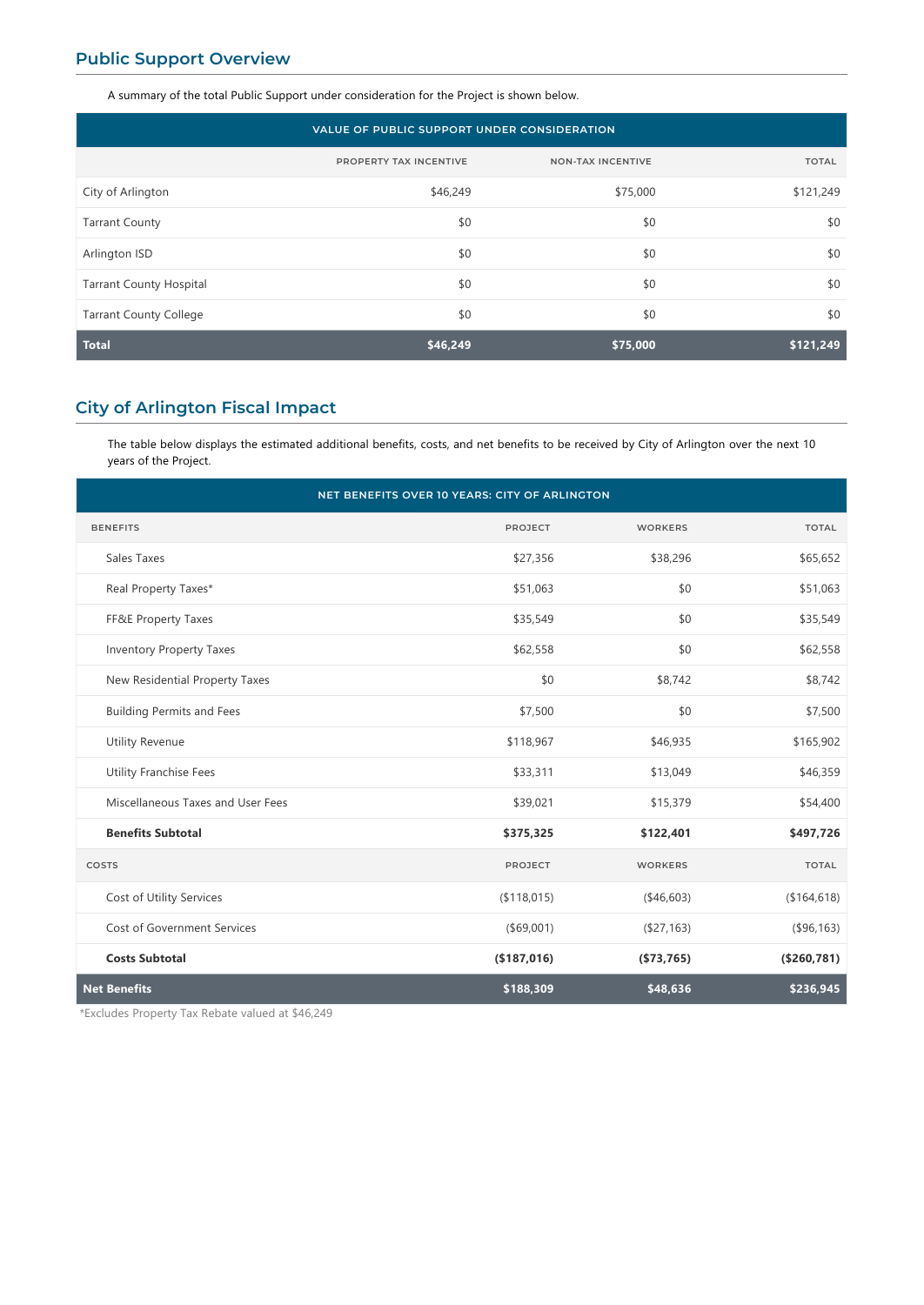#### **Annual Fiscal Net Benets for City of Arlington**



## **City of Arlington Public Support**

### **Tax Incentives**

City of Arlington is considering the following tax incentives for the Project.



## **Property Tax Analysis for City of Arlington**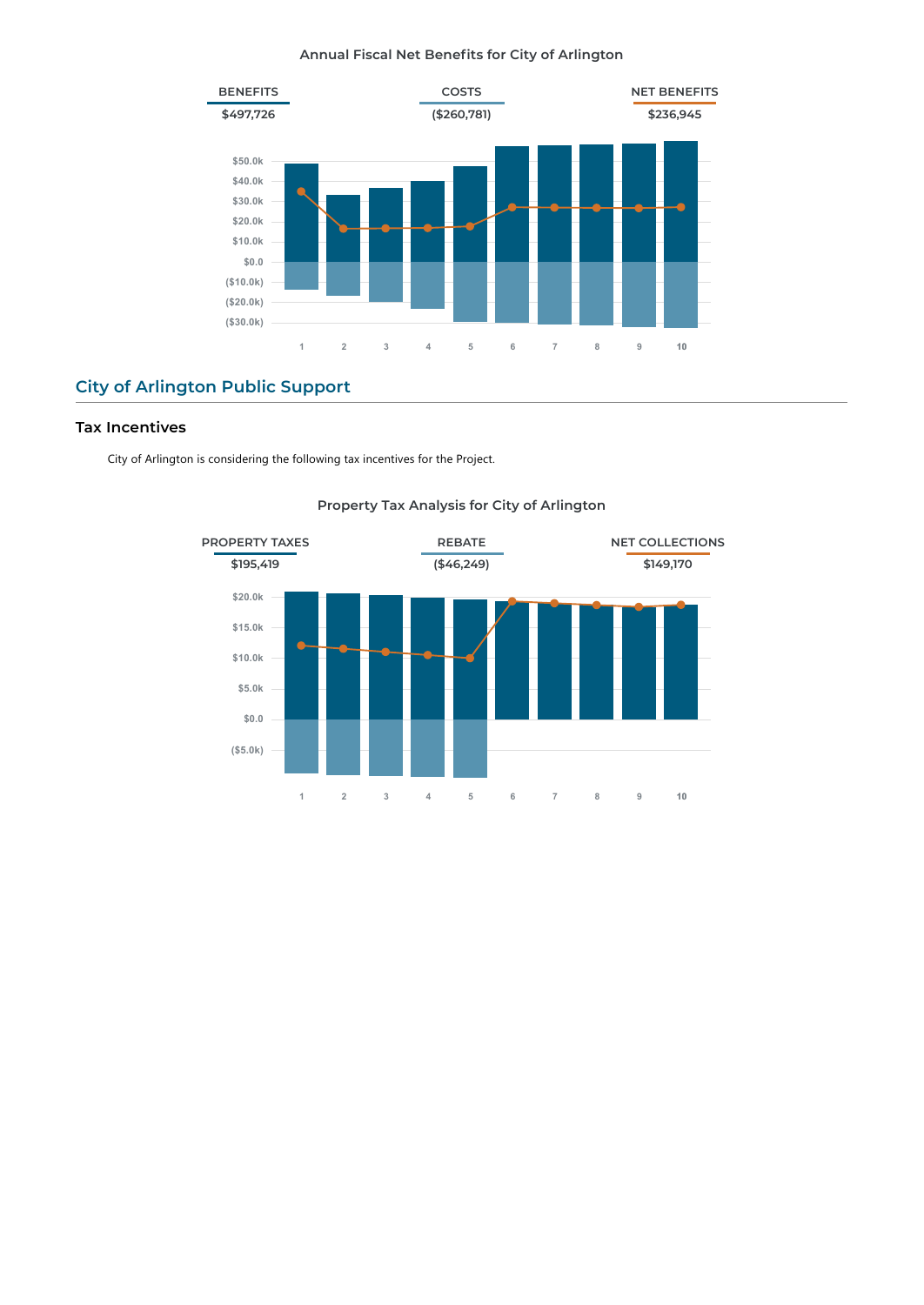#### **Non-Tax Incentives**

City of Arlington is considering the following non-tax incentives for the Project.

| NON-TAX INCENTIVES UNDER CONSIDERATION |                          |  |  |
|----------------------------------------|--------------------------|--|--|
| <b>YEAR</b>                            | <b>NON-TAX INCENTIVE</b> |  |  |
|                                        | \$37,500                 |  |  |
| $\mathcal{P}$                          | \$7,500                  |  |  |
| 3                                      | \$7,500                  |  |  |
| $\overline{4}$                         | \$7,500                  |  |  |
| 5                                      | \$15,000                 |  |  |
| <b>Total</b>                           | \$75,000                 |  |  |

The graph below depicts the non-tax incentives currently under consideration versus the cumulative net benefits to City of Arlington. The intersection indicates the length of time until the incentives are paid back.



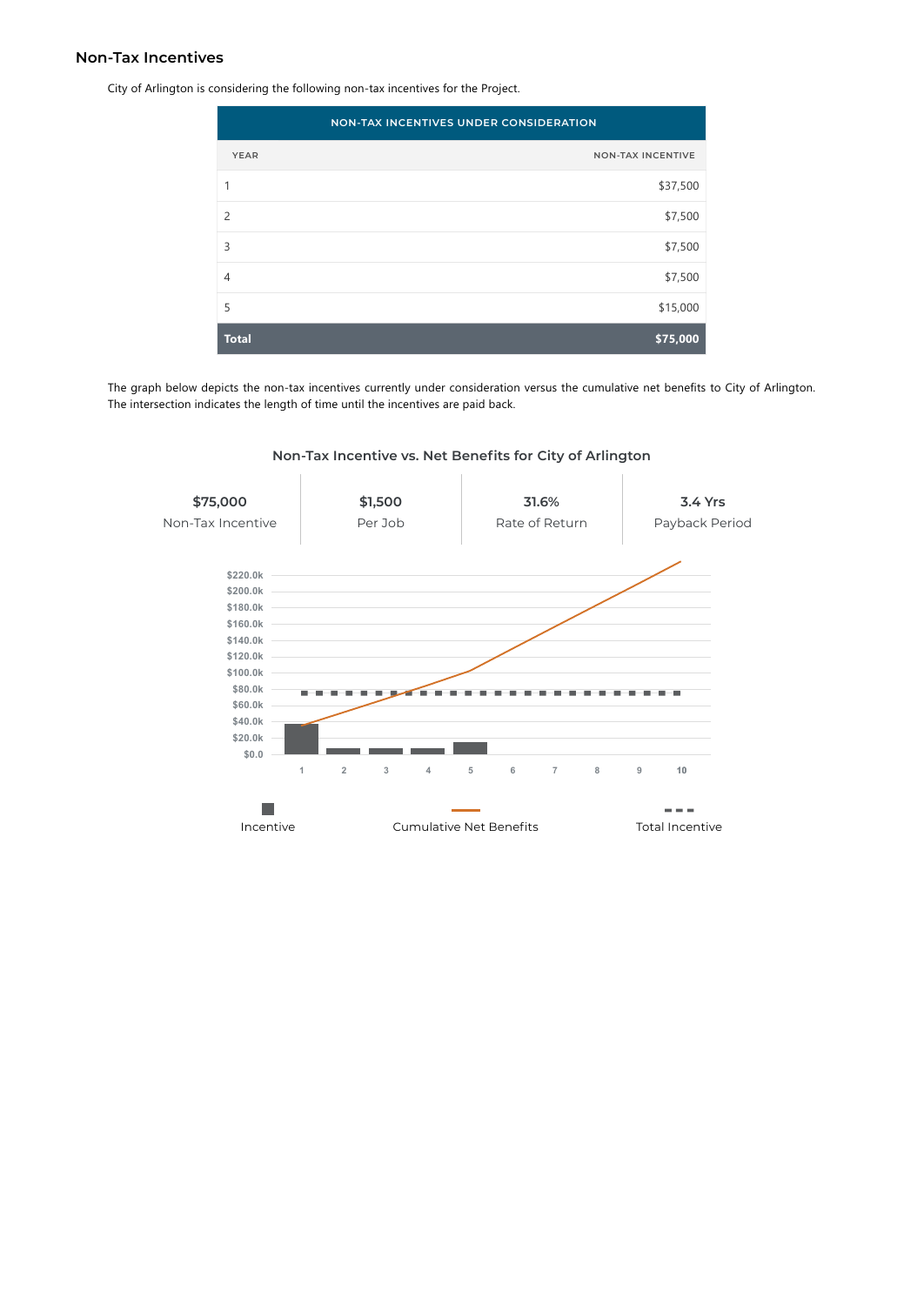## **Tarrant County Fiscal Impact**

The table below displays the estimated additional benefits, costs, and net benefits to be received by Tarrant County over the next 10 years of the Project.

| NET BENEFITS OVER 10 YEARS: TARRANT COUNTY |             |                |               |
|--------------------------------------------|-------------|----------------|---------------|
| <b>BENEFITS</b>                            | PROJECT     | <b>WORKERS</b> | <b>TOTAL</b>  |
| Real Property Taxes                        | \$35,871    | \$0            | \$35,871      |
| FF&E Property Taxes                        | \$13,104    | \$0            | \$13,104      |
| <b>Inventory Property Taxes</b>            | \$23,060    | \$0            | \$23,060      |
| New Residential Property Taxes             | \$0         | \$10,336       | \$10,336      |
| Miscellaneous Taxes and User Fees          | \$12,848    | \$14,714       | \$27,562      |
| <b>Benefits Subtotal</b>                   | \$84,884    | \$25,050       | \$109,934     |
| COSTS                                      | PROJECT     | <b>WORKERS</b> | <b>TOTAL</b>  |
| <b>Cost of Government Services</b>         | ( \$16,655) | ( \$19,088)    | $($ \$35,744) |
| <b>Costs Subtotal</b>                      | (\$16,655)  | ( \$19,088)    | $($ \$35,744) |
| <b>Net Benefits</b>                        | \$68,228    | \$5,962        | \$74,190      |

#### **Annual Fiscal Net Benets for Tarrant County**

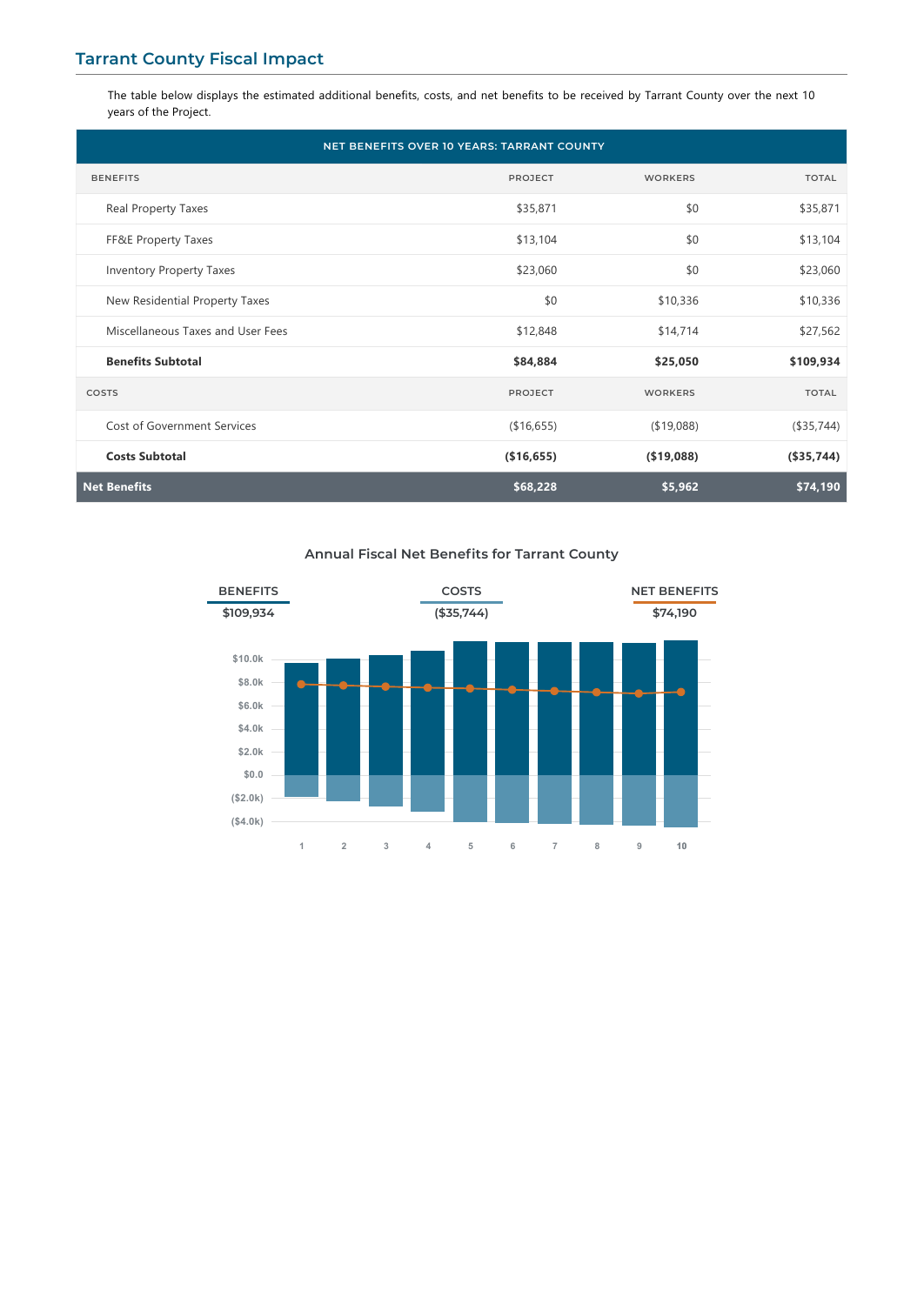The table below displays the estimated additional benefits, costs, and net benefits to be received by Arlington ISD over the next 10 years of the Project.

| NET BENEFITS OVER 10 YEARS: ARLINGTON ISD |                |                |                |
|-------------------------------------------|----------------|----------------|----------------|
| <b>BENEFITS</b>                           | <b>PROJECT</b> | <b>WORKERS</b> | <b>TOTAL</b>   |
| Real Property Taxes                       | \$209,812      | \$0            | \$209,812      |
| FF&E Property Taxes                       | \$76,646       | \$0            | \$76,646       |
| <b>Inventory Property Taxes</b>           | \$134,879      | \$0            | \$134,879      |
| New Residential Property Taxes            | \$0            | \$23,053       | \$23,053       |
| Addtl. State & Federal School Funding     | \$0            | \$163,736      | \$163,736      |
| <b>Benefits Subtotal</b>                  | \$421,336      | \$186,789      | \$608,125      |
| COSTS                                     | PROJECT        | <b>WORKERS</b> | <b>TOTAL</b>   |
| Cost to Educate New Students              | \$0            | (\$157,708)    | (\$157,708)    |
| Reduction in State School Funding         | (\$320,216)    | (\$17,521)     | (\$337,736)    |
| <b>Costs Subtotal</b>                     | (\$320,216)    | (\$175,229)    | $($ \$495,444) |
| <b>Net Benefits</b>                       | \$101,121      | \$11,561       | \$112,681      |

## **Annual Fiscal Net Benets for Arlington ISD**

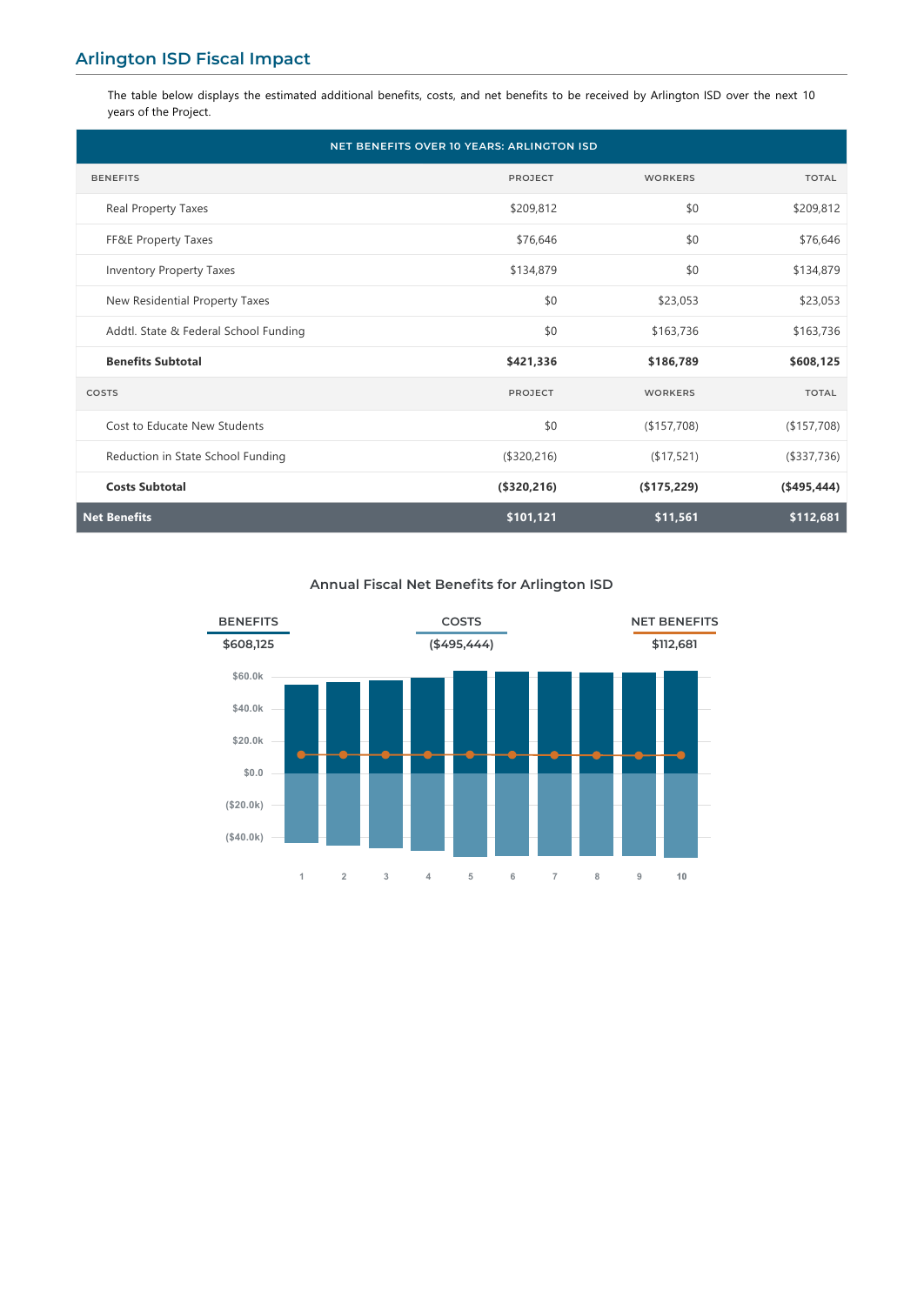## **Tarrant County Hospital Fiscal Impact**

The table below displays the estimated additional benefits, costs, and net benefits to be received by Tarrant County Hospital over the next 10 years of the Project.

| NET BENEFITS OVER 10 YEARS: TARRANT COUNTY HOSPITAL |          |                |              |
|-----------------------------------------------------|----------|----------------|--------------|
| <b>BENEFITS</b>                                     | PROJECT  | <b>WORKERS</b> | <b>TOTAL</b> |
| Real Property Taxes                                 | \$34,404 | \$0            | \$34,404     |
| FF&E Property Taxes                                 | \$12,568 | \$0            | \$12,568     |
| Inventory Property Taxes                            | \$22,117 | \$0            | \$22,117     |
| New Residential Property Taxes                      | \$0      | \$9,913        | \$9,913      |
| <b>Benefits Subtotal</b>                            | \$69,089 | \$9,913        | \$79,002     |
| COSTS                                               | PROJECT  | <b>WORKERS</b> | <b>TOTAL</b> |
| None Estimated                                      | \$0      | \$0            | \$0          |
| <b>Costs Subtotal</b>                               | \$0      | \$0            | \$0          |
| <b>Net Benefits</b>                                 | \$69,089 | \$9,913        | \$79,002     |

## **Annual Fiscal Net Benets for Tarrant County Hospital**

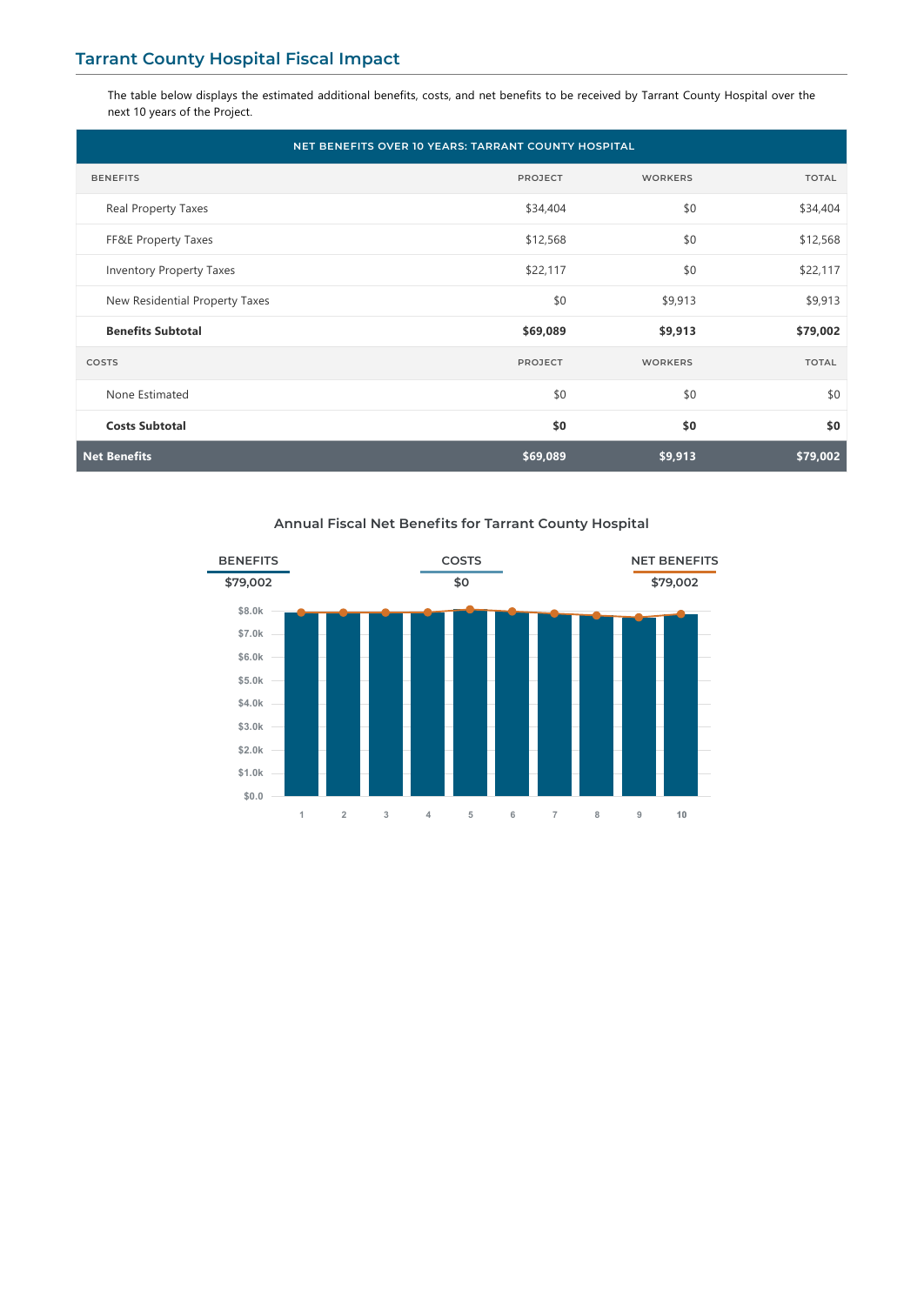## **Tarrant County College Fiscal Impact**

The table below displays the estimated additional benefits, costs, and net benefits to be received by Tarrant County College over the next 10 years of the Project.

| NET BENEFITS OVER 10 YEARS: TARRANT COUNTY COLLEGE |          |                |              |
|----------------------------------------------------|----------|----------------|--------------|
| <b>BENEFITS</b>                                    | PROJECT  | <b>WORKERS</b> | <b>TOTAL</b> |
| Real Property Taxes                                | \$20,859 | \$0            | \$20,859     |
| FF&E Property Taxes                                | \$7,620  | \$0            | \$7,620      |
| <b>Inventory Property Taxes</b>                    | \$13,409 | \$0            | \$13,409     |
| New Residential Property Taxes                     | \$0      | \$6,010        | \$6,010      |
| <b>Benefits Subtotal</b>                           | \$41,888 | \$6,010        | \$47,899     |
| COSTS                                              | PROJECT  | <b>WORKERS</b> | <b>TOTAL</b> |
| None Estimated                                     | \$0      | \$0            | \$0          |
| <b>Costs Subtotal</b>                              | \$0      | \$0            | \$0          |
| <b>Net Benefits</b>                                | \$41,888 | \$6,010        | \$47,899     |

## **Annual Fiscal Net Benets for Tarrant County College**